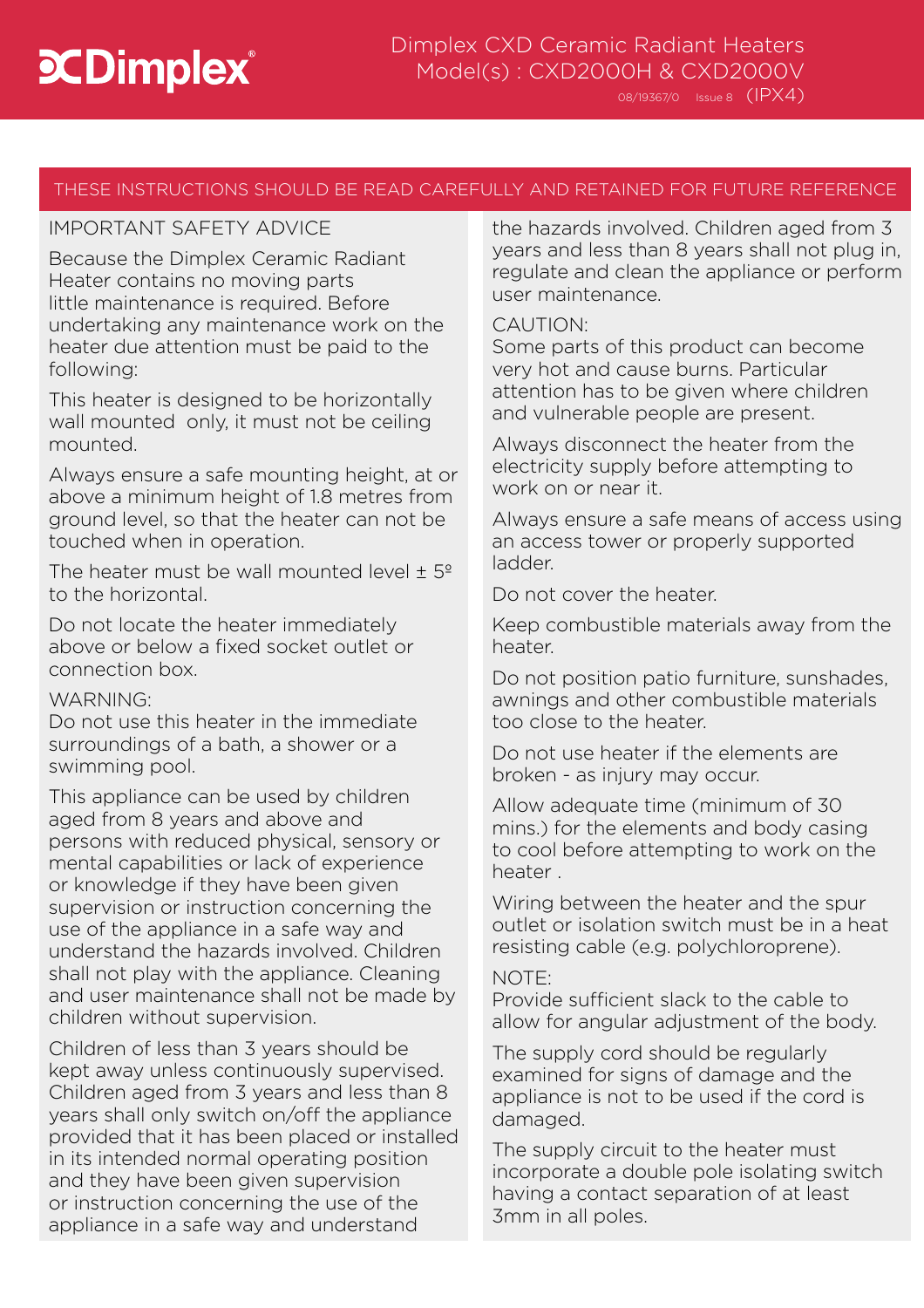



121





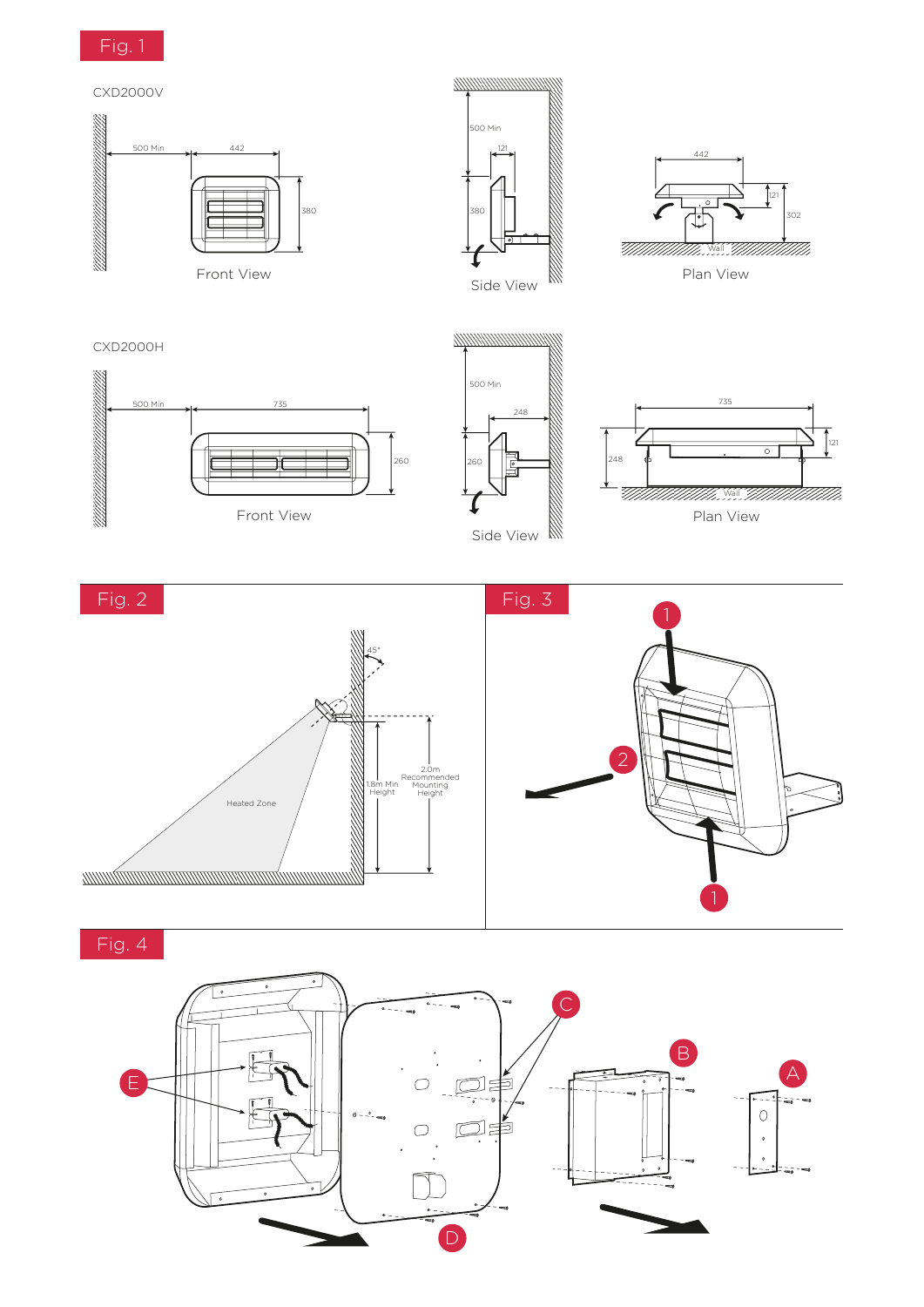Your Dimplex Ceramic Radiant Heater uses ceramic elements which produce a high proportion of their output in the long-wave infra-red. This provides a high comfort factor – similar to the natural energy from the sun.

While the CXD range of heaters are designed to provide local radiant heating in draughty and / or hard to heat areas, they are not intended to provide a complete solution to space heating and thermal comfort.

## Electrical

WARNING: The installation of this appliance should be carried out by a competent electrician and be in accordance with the current IEE wiring regulations and any local or insurance regulations.

The CXD2000H & CXD2000V are designed for use on a 230-240V AC single phase supply.

An all-pole isolating switch with a minimum separation of 3mm in each pole must be fitted to facilitate isolation. This switch must either be positioned inside a building or have an IP rating against water ingress suitable for external installation.

The appliance must be supplied through a residual current device (RCD) having a rated residual operating current not exceeding 30mA. The appliance must be connected to a socket-outlet having an earthing contact.

We recommend that a cable with a minimum specification of H07RN-F polychloroprene sheathed or similar be used with a minimum temperature rating of 90°C.

A 3 Core Cable of 2.5mm2 CSA MINIMUM must be used in the cable gland.

NOTE: Always ensure the cable gland nut is tightened.

## Installation

Heaters are supplied with an integral wall bracket which may be fixed through the mounting holes to any suitable structure. The bracket allows the heater to be inclined at the required angle. The recommended fixing height to the centre line of the bracket is 2.0m from ground level - see Fig. 2.

The integral wall fixing bracket may be removed by fully unscrewing to facilitate its fixing.

The siting of the heater(s) should be such as to allow an even and uninterrupted distribution of radiation to the area(s) to be heated. Heaters are most effective when the beam angle is inclined down at an angle of between 30º to 45º to the vertical - see Fig. 2.

When deciding upon the best location, consideration must be given to the following requirements:

- a. Avoid structures which might vibrate e.g. crane gantries. These could adversely affect element life.
- b. Comfort and safety could be compromised unless the heater is mounted at or above 1.8m from ground level.
- c. Allow a minimum of 500mm minimum clearance between the top of the heater and any horizontal surface - see Fig. 1.

#### General Element Replacement (see Fig. 4)

WARNING: Before undertaking this task ensure the heater is disconnected from the electric supply and left to cool for a minimum of 30 minutes.

- The heater should be taken off the wall.
- 2. Remove the screws (A) and (B) which hold the control box on the back of the heater.
- 3. This will allow access to the elements. Remove the retaining clips and spring clips (C) to loosen the elements.
- 4. Disconnect the elements from their terminal blocks.
- 5. Remove the screws (D) which hold the back panel.
- 6. Remove the splash brackets (E) on the elements.
- Bend the bars on the guard as indicated in Fig. 3 to remove it. 8. The old element should drop out through the front of the heater, reverse the process when replacing with the new element.

#### Cleaning and User Maintenance

WARNING: Before undertaking cleaning or maintenance work on the appliance, disconnect the electricity supply.

Since the appliance contains no moving parts little maintenance is required beyond cleaning and element replacement. It is however essential that the heater is not operated with an accumulation of dust or dirt on the element, as this can cause a build up of heat and eventual damage. For this reason the heater must be inspected regularly, depending upon conditions and at least at yearly intervals.

Allow adequate time for the element and body casing to cool before attempting to work on the heater - a minimum time of 30 minutes is recommended